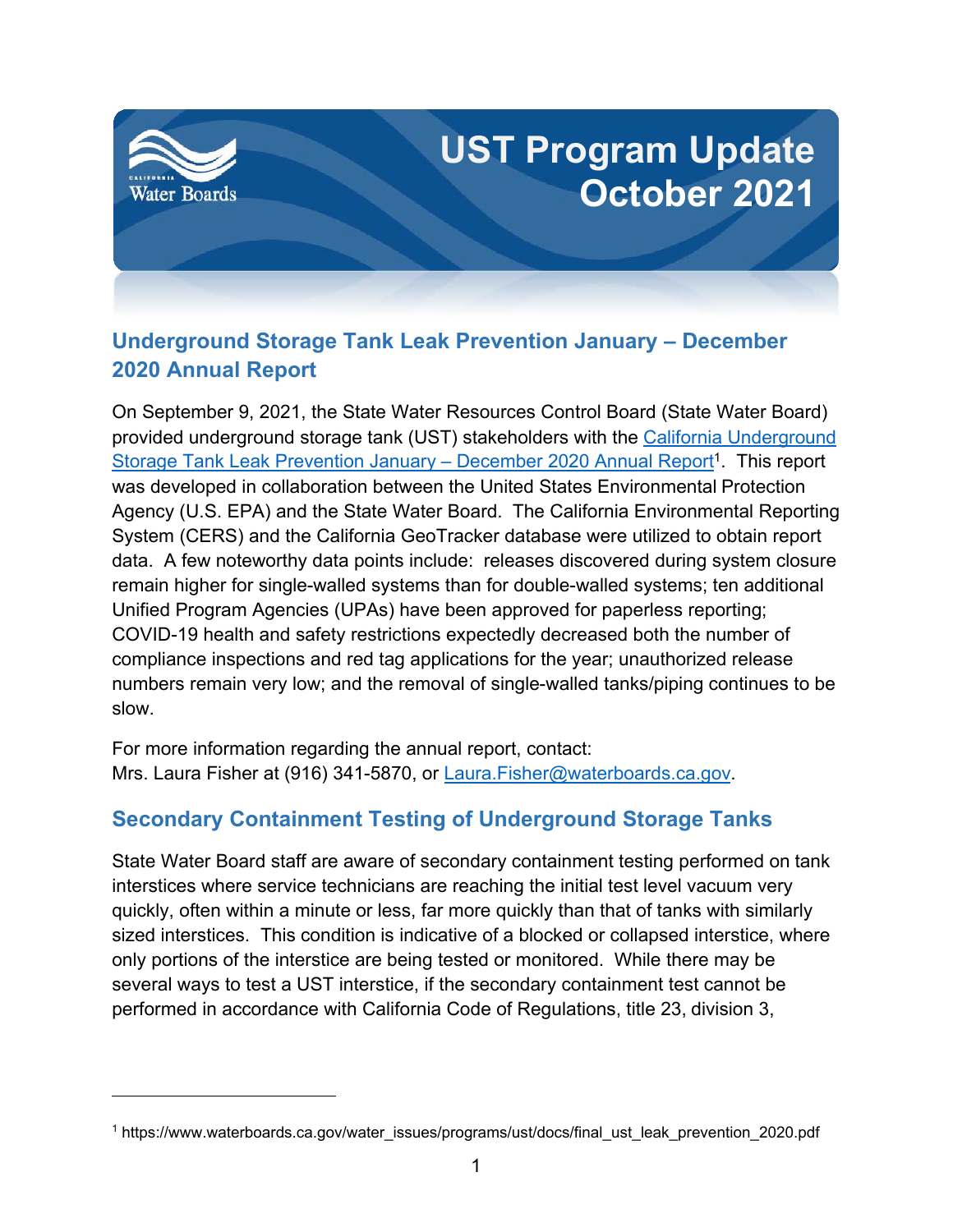chapter 16 (UST Regulations), section 2637, the system is out of compliance. If the UST cannot be repaired, it must be permanently closed.

The *Secondary Containment Testing Report Form* does not require the service technician to provide information on the time taken to reach the initial reading vacuum level, however service technicians should be aware that pulling a vacuum on a tank interstice should take 25-60 minutes in most cases. The State Water Board is aware of service technicians pulling a vacuum in less than five minutes, letting it hold for the prescribed test duration time, then passing the tank secondary containment test. This is obviously not acceptable, as only part of the interstice is tested.

If either the service technician or UST inspector is concerned with the secondary containment test only evaluating part of the UST secondary, additional testing should be performed. Performing a volume test using Boyle's Law  $(P_1V_1 = P_2V_2)$  would allow the service technician to determine the volume of interstice being tested. Tank manufactures can provide the interstice volumes upon request. If the interstice is blocked or collapsed, a repair should be performed. If the tank cannot be repaired, it must be permanently closed.

For additional information regarding secondary containment testing of USTs, contact: Mr. Tom Henderson at (916) 319-9128 or [Tom.Henderson@waterboards.ca.gov,](mailto:Tom.Henderson@waterboards.ca.gov) or Mr. Austin Lemire-Baeten at (916) 327-5612 or [Austin.Lemire-Baeten@waterboards.ca.gov](mailto:Austin.Lemire-Baeten@waterboards.ca.gov).

### **Wildfire Preparation and Recovery Guide**

On August 31, 2021, the US Environmental Protection Agency (US EPA) released the [Wildfire Guide: Preparation and Recovery for Underground and Aboveground Storage](https://www.epa.gov/system/files/documents/2021-09/wildfire-guide_8-31-21_0.pdf)  [Tank Systems](https://www.epa.gov/system/files/documents/2021-09/wildfire-guide_8-31-21_0.pdf)<sup>[2](#page-1-0)</sup> to serve as guidance for UST owners and operators located in areas that are susceptible to wildfires. The guide provides recommended actions to take before and after a wildfire catastrophe to increase safety while reducing facility damage and inventory loss. The document also provides guidance on using new tools alongside [UST Finder](https://epa.maps.arcgis.com/apps/webappviewer/index.html?id=b03763d3f2754461adf86f121345d7bc)<sup>[3](#page-1-1)</sup> to determine the potential risks wildfires pose to facilities based on their geography and recent area weather conditions. These guidelines are based on federal practices and should only be implemented if they are compatible with state, local, or tribal programs.

For additional information regarding wildfire preparation / recovery or UST Finder, please contact:

Mrs. Laura Fisher at (916) 341-5870 or [Laura.Fisher@waterboards.ca.gov](mailto:Laura.Fisher@waterboards.ca.gov).

<span id="page-1-0"></span><sup>2</sup> https://www.epa.gov/system/files/documents/2021-09/wildfire-guide\_8-31-21\_0.pdf

<span id="page-1-1"></span><sup>3</sup> https://epa.maps.arcgis.com/apps/webappviewer/index.html?id=b03763d3f2754461adf86f121345d7bc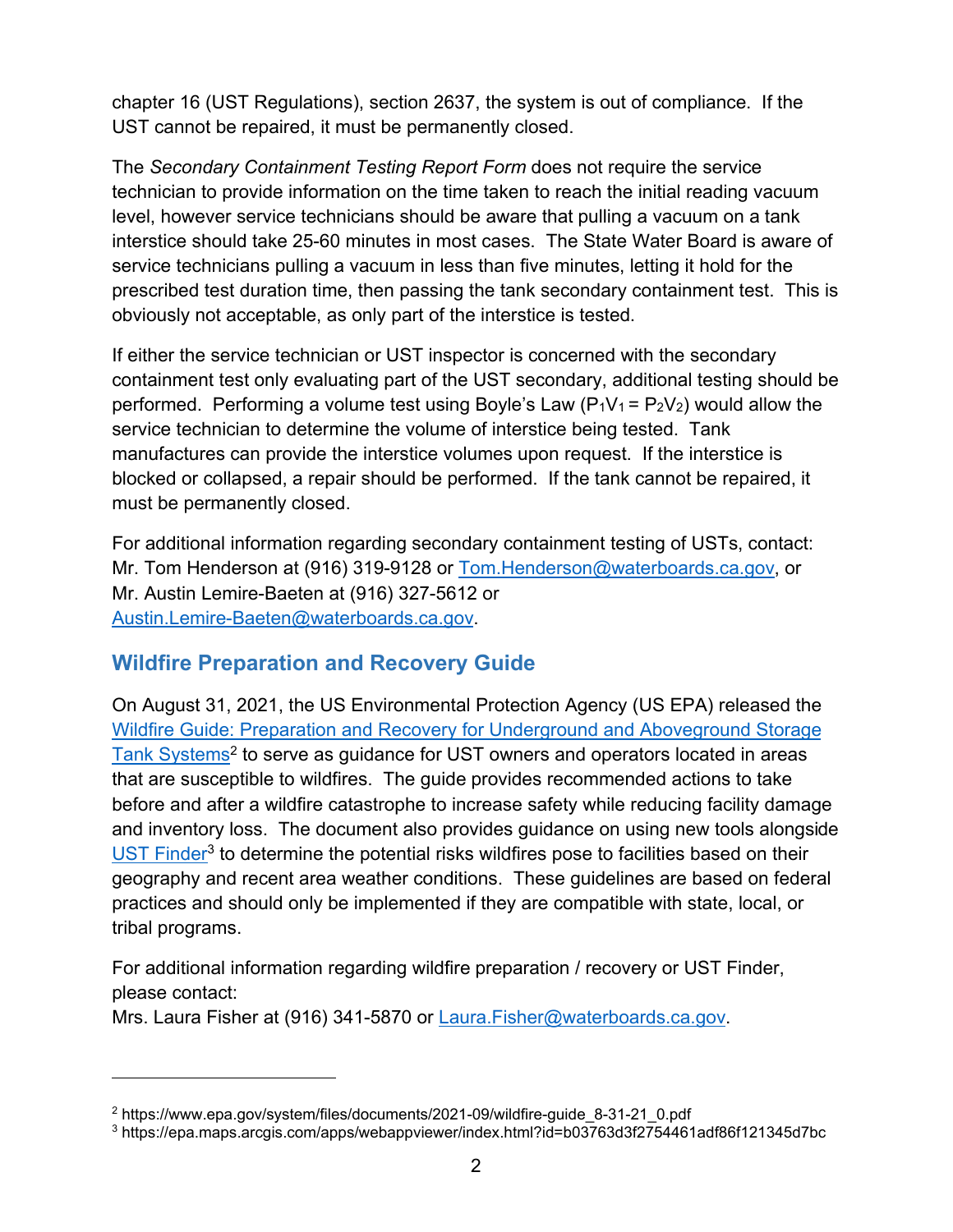## **Striker Plate Requirements**

State Water Board staff are reminding UST inspectors that tanks constructed prior to 1990 were often built without striker plates. All USTs are required to have a striker plate beneath each accessible opening (UST Regulations, section 2631(c)), however this requirement was not included as part of the UL 58 standard for steel constructed USTs until 1990, and some manufacturers did not include this as a construction standard until that date. While tanks without striker plates are out of compliance, they can meet this requirement through installation of a drop tube-mounted bottom protector (UST Regulations, section 2662(d)).

As UST owners and operators are well on their way through the second round of overfill prevention equipment inspections, many drop tubes have been replaced as part of the inspection process. When reviewing overfill prevention equipment inspections, UST inspectors should review the UST manufacturer and installation year to determine whether striker plates were built into the tank. If the tank in question was manufactured before striker plates became standard by that manufacturer and there is not a simple method to identify if the striker plate exists below the fill opening, the UST owner or operator should install a drop tube-mounted bottom protector. This will prevent damage to the bottom of the tank caused by manual dip-sticking, as this is still a standard practice during fuel delivery.

For additional information regarding striker plate requirements, please contact: Mr. Tom Henderson at (916) 319-9128 or [Tom.Henderson@waterboards.ca.gov,](mailto:Tom.Henderson@waterboards.ca.gov) or Mr. Austin Lemire-Baeten at (916) 327-5612 or [Austin.Lemire-Baeten@waterboards.ca.gov](mailto:Austin.Lemire-Baeten@waterboards.ca.gov)

## **Updates to Local Guidance 167 – Qualifications and Scopes of Work for Tank Installers and Service Technicians**

The State Water Board has updated Local Guidance (LG) 167 on the necessary qualifications and scopes of work for Tank Installers and Service Technicians. The update clarifies scopes of work, licensing and training requirements for individuals working on USTs and related equipment. Additionally, the letter addresses the necessary qualifications required by the Contractors State Licensing Board (CSLB) in relation to UST work. This is in response to questions received by State Water Board staff concerning applicability of certain licenses obtained from the CSLB with regards to UST work. LG 167 and other LG letters can be found on the State Water Board's [UST](https://www.waterboards.ca.gov/water_issues/programs/ust/leak_prevention/lgs/)  Program – [Available Local Guidance \(LG\) Letters](https://www.waterboards.ca.gov/water_issues/programs/ust/leak_prevention/lgs/)<sup>[4](#page-2-0)</sup> webpage.

<span id="page-2-0"></span><sup>&</sup>lt;sup>4</sup> https://www.waterboards.ca.gov/water\_issues/programs/ust/leak\_prevention/lgs/